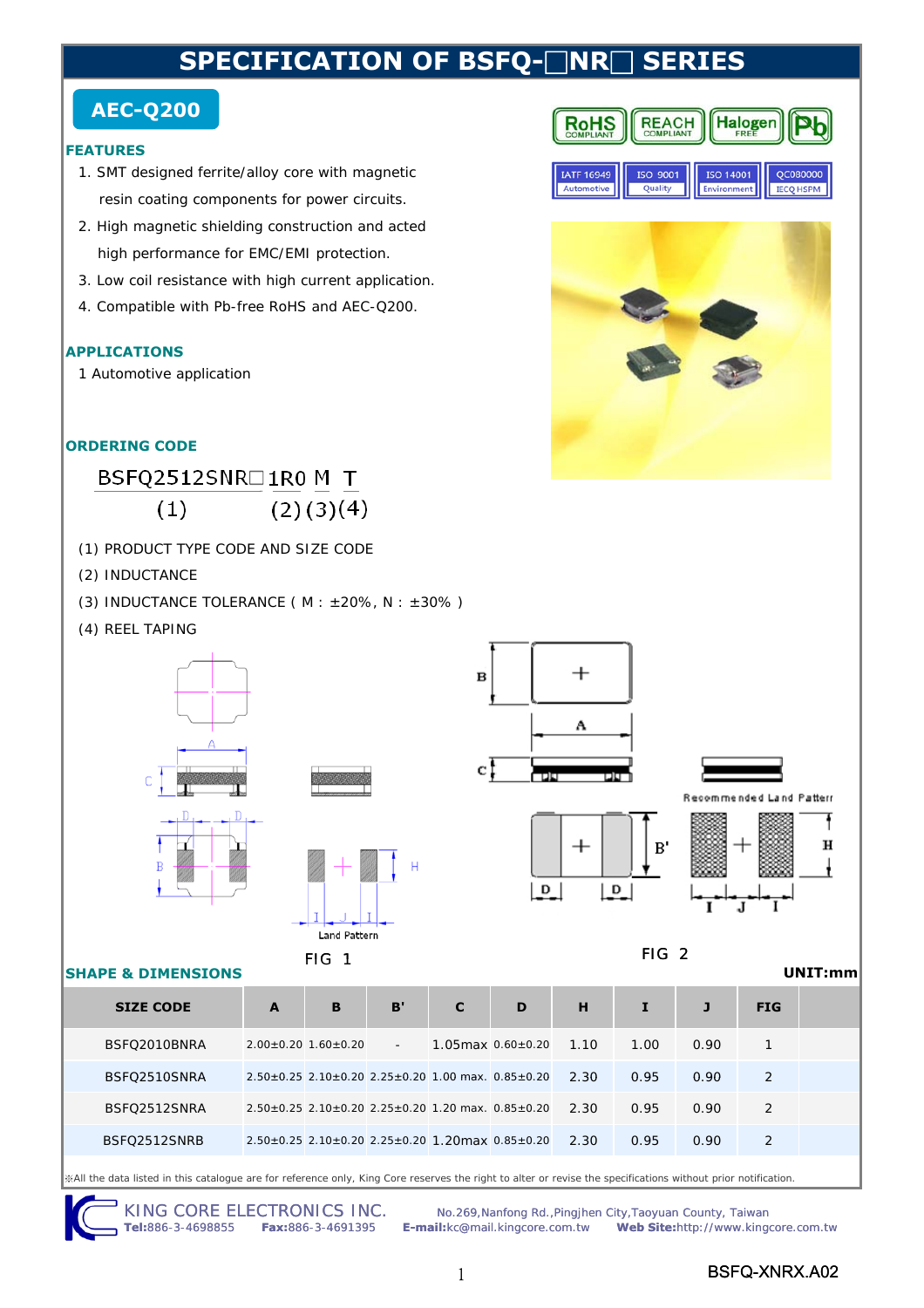## **SMD POWER INDUCTORS** → **BSFQ2010BNRA SERIES**

#### **ELECTRICAL CHARACTERISTIC**

| <b>ORDERING CODE</b> | <b>Inductance</b><br>$(\mu H)$ | <b>DC Resistance</b><br>$(m\Omega)$ max | SRF(MHz)<br>min | <b>Isat</b><br>$(A)$ max | <b>IDC</b><br>$(A)$ max |
|----------------------|--------------------------------|-----------------------------------------|-----------------|--------------------------|-------------------------|
| BSFO2010BNRAR47MT    | 0.47                           | 62                                      | 170             | 2.30                     | 2.20                    |
| BSFO2010BNRAR68MT    | 0.68                           | 80                                      | 140             | 2.00                     | 1.80                    |
| BSFO2010BNRA1ROMT    | 1.00                           | 96                                      | 110             | 1.80                     | 1.70                    |
| BSFO2010BNRA1R5MT    | 1.50                           | 150                                     | 95              | 1.40                     | 1.40                    |
| BSFO2010BNRA1R8MT    | 1.80                           | 175                                     | 70              | 1.20                     | 1.20                    |
| BSFO2010BNRA2R2MT    | 2.20                           | 210                                     | 70              | 1.10                     | 1.10                    |
| BSFO2010BNRA3R3MT    | 3.30                           | 300                                     | 55              | 0.95                     | 1.00                    |
| BSFO2010BNRA4R7MT    | 4.70                           | 384                                     | 45              | 0.76                     | 0.85                    |
| BSFO2010BNRA6R8MT    | 6.80                           | 770                                     | 35              | 0.66                     | 0.67                    |
| BSFO2010BNRA8R2MT    | 8.20                           | 840                                     | 30              | 0.63                     | 0.65                    |
| BSFQ2010BNRA100MT    | 10.00                          | 950                                     | 30              | 0.60                     | 0.65                    |
| BSFO2010BNRA150MT    | 15.00                          | 1600                                    | 25              | 0.45                     | 0.40                    |









BSFQ2010BNRAR68MT



9.0

 $7.5$ 

6.0

 $4.5$ 

 $3.0$ 

 $1.5$ 

 $0.0$ 

INDUCTANCE (uH)



DC current (A)



BSFQ2010BNRA1R0MT











※Test Frequency: 1MHz/0.1V

※Tolerance: M±20%

※Isat:Based on Inductance decrease 30%

※IDC:Based on Temperature increase 40℃

※Operating temperature range:–40 to +125°C (including self-heating)

※Storage Temp.:-40°C TO+85°C

※All the data listed in this catalogue are for reference only, King Core reserves the right to alter or revise the specifications without prior notification.

KING CORE ELECTRONICS INC. No.269, Nanfong Rd., Pingjhen City, Taoyuan County, Taiwan<br>Tel:886-3-4698855 Fax:886-3-4691395 E-mail:kc@mail.kingcore.com.tw Web Site:http://www.king **Tel:**886-3-4698855 **Fax:**886-3-4691395 **E-mail:**kc@mail.kingcore.com.tw **Web Site:**http://www.kingcore.com.tw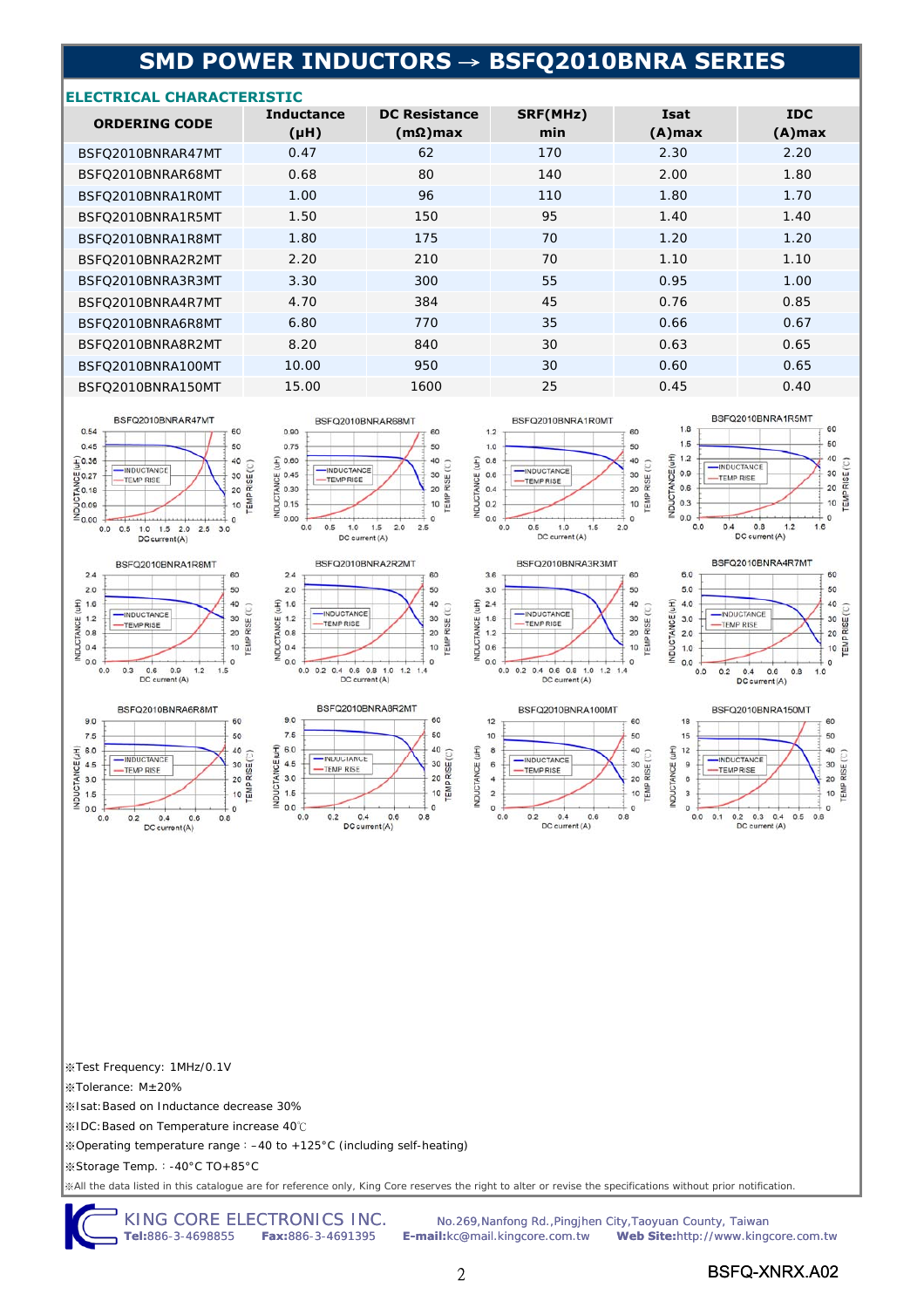## **SMD POWER INDUCTORS** → **BSFQ2510SNRA SERIES**

#### **ELECTRICAL CHARACTERISTIC**

| <b>ORDERING CODE</b> | <b>Inductance</b><br>$(\mu H)$ | <b>DC Resistance</b><br>$(m\Omega)$ max | SRF(MHz)<br>min | Isat<br>$(A)$ max | <b>IDC</b><br>$(A)$ max |
|----------------------|--------------------------------|-----------------------------------------|-----------------|-------------------|-------------------------|
| BSFO2510SNRAR47MT    | 0.47                           | 42                                      | 160             | 3.20              | 3.30                    |
| BSFO2510SNRAR68MT    | 0.68                           | 54                                      | 155             | 2.60              | 3.20                    |
| BSFO2510SNRA1R0MT    | 1.00                           | 80                                      | 130             | 2.20              | 2.60                    |
| BSFO2510SNRA1R5MT    | 1.50                           | 105                                     | 100             | 1.60              | 2.40                    |
| BSFO2510SNRA2R2MT    | 2.20                           | 150                                     | 80              | 1.40              | 1.80                    |
| BSFO2510SNRA3R3MT    | 3.30                           | 235                                     | 70              | 1.20              | 1.50                    |
| BSFO2510SNRA4R7MT    | 4.70                           | 310                                     | 50              | 1.10              | 1.20                    |
| BSFO2510SNRA6R8MT    | 6.80                           | 450                                     | 40              | 0.80              | 1.00                    |
| BSFO2510SNRA8R2MT    | 8.20                           | 500                                     | 35              | 0.75              | 0.90                    |
| BSFO2510SNRA100MT    | 10.00                          | 550                                     | 30              | 0.65              | 0.85                    |
| BSFO2510SNRA220MT    | 22.00                          | 1450                                    | 20              | 0.48              | 0.56                    |

60

50





BSFQ2510SNRA8R2MT

 $0.6$  0<br>DC current (A)

 $0.9$ 

-INDUCTANCE

-TEMP RISE

60

50

 $40$ 

30

20

 $10$ 

 $\theta$ 

 $1.2$ 

 $EMP$  RISE  $(C)$ 

 $12$ 

 $10$ 

 $\overline{8}$ 

6

 $\overline{4}$ 

 $\overline{a}$ 

 $\overline{0}$ 

 $0.0$  $0.3$ 

INDUCTANCE (uH)

9.0

 $7.5$ 

6.0

 $4,5$ 

 $3.0$ 

 $1.5$ 

 $0.0$ 

 $0.0$  $0.3$ 

NDUCTANCE (uH)



BSFQ2510SNRAR68MT

0.90

0.75











INDUCTANCE (uH)

※Test Frequency: 1MHz/0.1V

※Tolerance: M±20%

※Isat:Based on Inductance decrease 30%

※IDC:Based on Temperature increase 40℃

※Operating temperature range:–40 to +125°C (including self-heating)

※Storage Temp.:-40°C TO+85°C

※All the data listed in this catalogue are for reference only, King Core reserves the right to alter or revise the specifications without prior notification.

KING CORE ELECTRONICS INC. No.269, Nanfong Rd., Pingjhen City, Taoyuan County, Taiwan Tel:886-3-4698855 Fax:886-3-4691395 Femail: kc@mail.kingcore.com.tw Web Site: http://www.king **Tel:**886-3-4698855 **Fax:**886-3-4691395 **E-mail:**kc@mail.kingcore.com.tw **Web Site:**http://www.kingcore.com.tw

3 BSFQ-XNRX.A02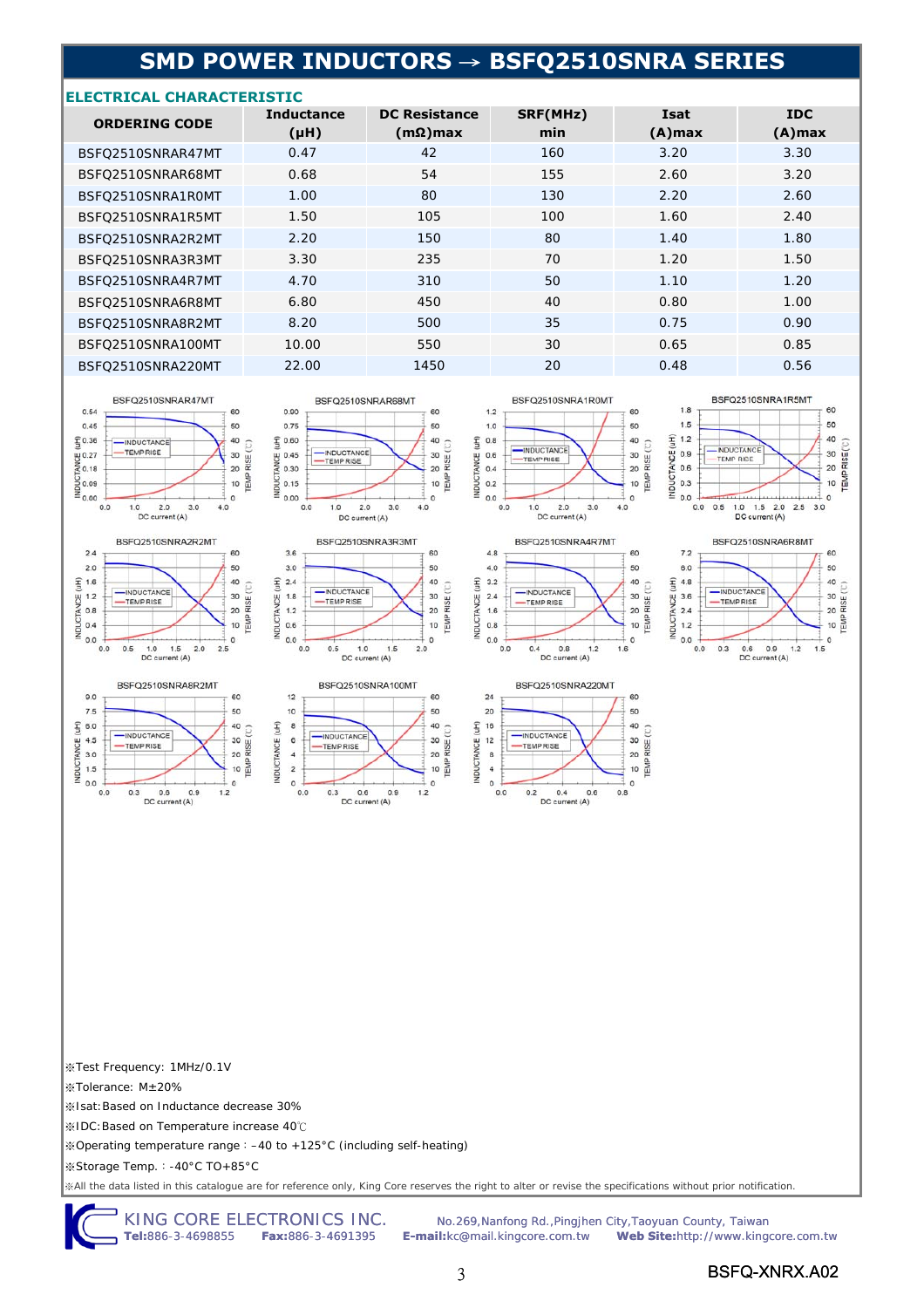### **SMD POWER INDUCTORS** → **BSFQ2512SNRA SERIES**

#### **ELECTRICAL CHARACTERISTIC**

| <b>ORDERING CODE</b> | <b>Inductance</b><br>(Hu) | <b>DC Resistance</b><br>$(m\Omega)$ max | SRF(MHz)<br>min | <b>Isat</b><br>$(A)$ max | <b>IDC</b><br>$(A)$ max |
|----------------------|---------------------------|-----------------------------------------|-----------------|--------------------------|-------------------------|
| BSFO2512SNRAR22MT    | 0.22                      | 40                                      | 250             | 5.00                     | 3.90                    |
| BSFQ2512SNRAR33MT    | 0.33                      | 42                                      | 240             | 4.10                     | 3.80                    |
| BSFO2512SNRAR47MT    | 0.47                      | 45                                      | 190             | 4.00                     | 3.70                    |
| BSFQ2512SNRAR68MT    | 0.68                      | 50                                      | 150             | 3.30                     | 3.60                    |
| BSFO2512SNRA1ROMT    | 1.00                      | 56                                      | 120             | 2.80                     | 3.10                    |
| BSFQ2512SNRA1R5MT    | 1.50                      | 78                                      | 100             | 2.10                     | 2.40                    |
| BSFQ2512SNRA1R8MT    | 1.80                      | 99                                      | 80              | 2.00                     | 2.10                    |
| BSFO2512SNRA2R2MT    | 2.20                      | 109                                     | 75              | 1.90                     | 2.10                    |
| BSFO2512SNRA3R3MT    | 3.30                      | 172                                     | 70              | 1.50                     | 1.70                    |
| BSFO2512SNRA4R7MT    | 4.70                      | 227                                     | 45              | 1.20                     | 1.40                    |
| BSFQ2512SNRA6R8MT    | 6.80                      | 320                                     | 40              | 0.95                     | 1.30                    |
| BSFO2512SNRA8R2MT    | 8.20                      | 415                                     | 35              | 0.85                     | 1.10                    |
| BSFQ2512SNRA100MT    | 10.00                     | 430                                     | 30              | 0.80                     | 1.00                    |
| BSFQ2512SNRA150MT    | 15.00                     | 730                                     | 25              | 0.63                     | 0.80                    |
| BSFQ2512SNRA220MT    | 22.00                     | 1020                                    | 20              | 0.55                     | 0.60                    |
| BSFQ2512SNRA330MT    | 33.00                     | 1400                                    | 15              | 0.40                     | 0.50                    |
|                      |                           |                                         |                 |                          |                         |

















DC current (A)









 $0.6$ 

DC current (A)









※Test Frequency: 1MHz/0.1V

※Tolerance: M±20%

※Isat:Based on Inductance decrease 30%

※IDC:Based on Temperature increase 40℃

※Operating temperature range:–40 to +125°C (including self-heating)

INDUCTANCE (uH)

15

 $12$ 

 $\mathsf{9}$ 

 $\overline{6}$ 

3

 $\theta$ 

INDUCTANCE (uH)

※Storage Temp.:-40°C TO+85°C

※All the data listed in this catalogue are for reference only, King Core reserves the right to alter or revise the specifications without prior notification.

KING CORE ELECTRONICS INC. No.269, Nanfong Rd., Pingjhen City, Taoyuan County, Taiwan<br>Tel:886-3-4698855 Fax:886-3-4691395 E-mail:kc@mail.kingcore.com.tw Web Site:http://www.king **Tel:**886-3-4698855 **Fax:**886-3-4691395 **E-mail:**kc@mail.kingcore.com.tw **Web Site:**http://www.kingcore.com.tw

 $\circ$ 

 $0.9$ 

INDUCTANCE (uH)

 $\circ$ 

 $0.0$ 

 $0.3$